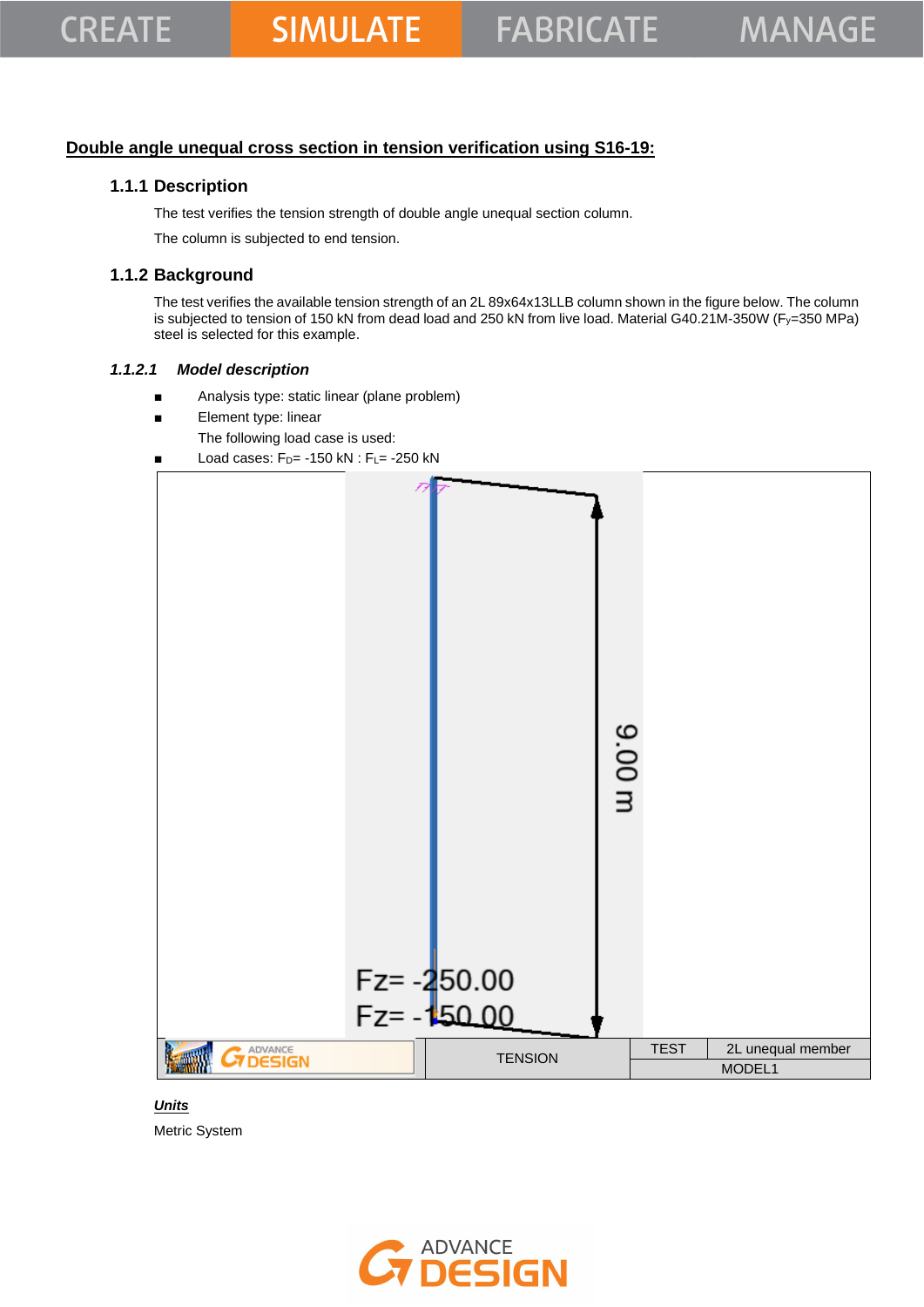#### **Geometry**

| Cross section:<br>п         |                         |                      |                           |                         |
|-----------------------------|-------------------------|----------------------|---------------------------|-------------------------|
| Dimensions and surface area |                         |                      | <b>Properties</b>         |                         |
| $-WF \longrightarrow$       | Area                    |                      | Weak Axis (Y-Y)           |                         |
|                             | $\boldsymbol{A}$        | $35.50 \text{ cm}^2$ | $I_y$                     | 270.00 cm <sup>4</sup>  |
|                             | Depth                   |                      | $S_{y}$                   | 46.20 $cm3$             |
|                             | D                       | 8.89 cm              | $Z_y$                     | $82.60 \text{ cm}^3$    |
|                             | <b>Web thickness</b>    |                      | Strong Axis (Z-Z)         |                         |
|                             | $t_{w}$                 | $1.27$ cm            | $I_z$                     | 227.23 cm <sup>4</sup>  |
|                             | <b>Flange width</b>     |                      | $S_z$                     | 46.20 $cm3$             |
|                             | WF                      | 6.35 cm              | Zy                        | 45.60 cm <sup>3</sup>   |
|                             | <b>Flange thickness</b> |                      | Shear area                |                         |
|                             | $t_f$                   | $1.27$ cm            | $A_{y}$                   | 13.44 $cm2$             |
|                             | <b>Filet radius</b>     |                      | $A_z$                     | 18.82 $cm2$             |
|                             | r                       | $1.11$ cm            | <b>Torsional constant</b> |                         |
|                             | <b>Separation</b>       |                      | J                         | 19.10 $cm4$             |
|                             | <b>SP</b>               | 0.00 cm              | <b>Warping constant</b>   |                         |
|                             |                         |                      | $c_{w}$                   | $85.26$ cm <sup>6</sup> |
|                             |                         |                      |                           |                         |
|                             |                         |                      |                           |                         |
|                             |                         |                      |                           |                         |
|                             | 2L89x64x13xLLBB         |                      |                           |                         |
|                             |                         |                      |                           |                         |

■ Beam length: L =900 cm

## Materials properties

Steel G40.21M-350W is used. The following characteristics are used in relation to this material:

- $\blacksquare$  Yield strength  $f_y=350$  MPa
- Longitudinal elastic modulus: E=200000 MPa
- Shear modulus of rigidity: G=76923.1 MPa

#### Boundary conditions

The boundary conditions are described below:

- Outer:
	- ► Support at  $X = 900$  cm (Restraints: TX, TY, TZ, Rx, Ry, Rz)
- Inner: None.

#### **Loading**

The column is subjected to the following load combinations and actions:

- $ULS: q = 1.25 \times D + 1.5 \times L$
- $\blacksquare$  LSS: q =1 x D + 1 x L

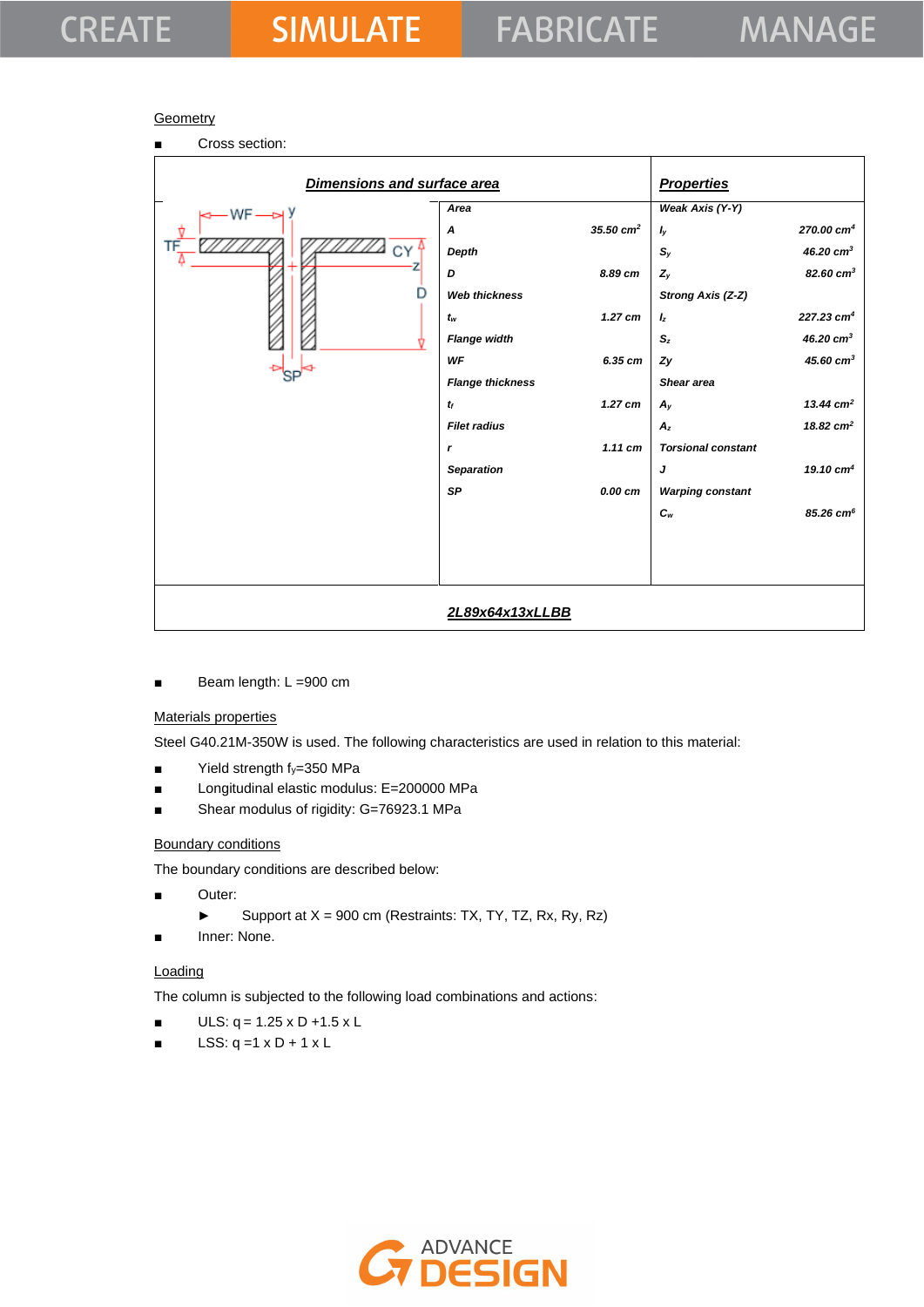## *1.1.2.2 Reference results in calculating*

#### Reference solution

From the NBC 2015, the required tension strength for the design is:

| ULS                                       |  |
|-------------------------------------------|--|
| $ Fx  = 1.25 \times 150 + 1.5 \times 250$ |  |
| $ Fx  = 562.5 kN$                         |  |
|                                           |  |
|                                           |  |

The Factored tensile resistance  $T_r$  of a member subjected to axial tension is computed from the clause 13.2:

$$
T_r = \phi \times Ag \times Fy
$$

In order to verify the plasticity of the gross section with the factored load computed at ULS:

**ULS**  $\phi = 0.9$  $T_r = \phi \times Ag \times Fy = 0.9 \times 3550 \times 350$  $= 1118.25 kN$  $T_f = Fx = 562.5 kN < T_r = 1118.25 kN$  O.K Work ratio:  $T_f$  $\sqrt{T_r} = 50.30\%$ 

Since the member is under tension forces only the verification of bending resistance and combined forces is unnecessary.

**Finite elements modeling**

- Linear element: S beam,
- 6 nodes,
- 1 linear element.

#### *1.1.2.3 Results comparison*

| Result name | <b>Result description</b>   | <b>Reference value</b> | AD value   | <b>Percent</b><br><b>Difference</b> |
|-------------|-----------------------------|------------------------|------------|-------------------------------------|
| Тr          | Factored tensile resistance | 1118.25 kN             | 1118.25 kN | $0.00\%$                            |
|             | Design ratio                | 50.30 %                | 50.30%     | $0.00\%$                            |